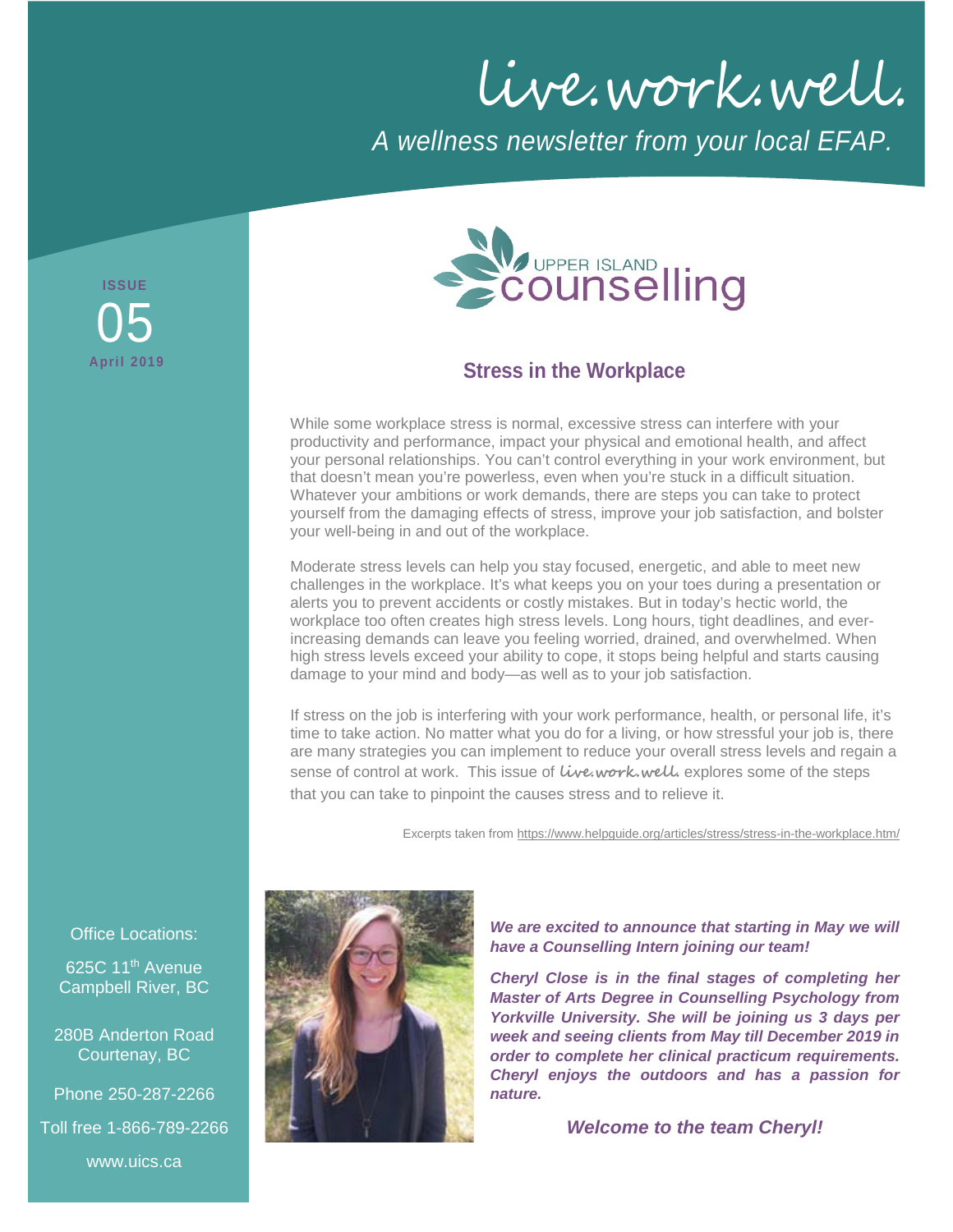### Work Stress tips…

- Identify your stress triggers (where were you? Who was involved? How did you react? How did you feel?)
- Evaluate your stress inventory (is is daily and repetitive stress? Is it random and unpredictable?)
- Tackle your stress triggers, and work to change the circumstances that are causing them.
- Sharpen your time management skills (make a priority list, set realistic goals, protect your time).
- Keep perspective (talk with others, take a break, have an outlet, focus on self care).
- Know when to seek professional help from your doctor and/or counsellor.
	- Mayoclinic.org

### Self-care Torwards Reducing Work Stress

#### **Scenario:**

Janice\* is a manager in a large company for over 30 years. Janice has very high energy and regularly works overtime. She works on the weekends too, from her home. She values her employees and lets them know it in various ways. She buys them gifts, she tells them how much she appreciates them. Occasionally she brings food, candy, and other treats to share. Her staff look up to her, in awe of her ability and stamina.

What they may or may not know is that Janice is afraid to take a lunch break. She fears her work won't get done and she's also well aware that her bosses work as many or more hours as she does. They don't take lunch breaks and when they take a vacation they bring their laptops and work phones with them. Is it any wonder that the people who report to her don't take breaks either?

Janice fuels herself on caffeinated beverages and sugar throughout the day, making her jittery and prone to high anxiety when the already high demands of her job increase. She needs knee replacement surgery but feels she cannot take the time off work. As a result, she takes more pain medication than her doctor wants her to. Janice is at risk of burnout and more and more health complications.

Janice does not have a healthy work-life balance and the demands of her job (real or imagined) are unreasonable. The same is true of most of her colleagues. They are all compensated well but the costs and benefits are misaligned. True she feels valued and respected but she's also terrified of retiring because she doesn't know how she will fill that void – work has been everything to her.

#### **What steps can Janice take to improve her workplace stress? She can:**

- begin to take better care of herself.
- start to take her vacation days.
- take her lunch break, modelling to her staff that "if she can do it, they can too".
- set boundaries on working from home.
- reduce caffeine and sugar intake while increasing water and healthy food intake.
- assess the ergonomic impact of her work area on her body.
- move, walk and stretch between tasks.

With increased awareness of how much she is damaging her mental and physical health (not to mention her family relationships), Janice is starting to shift her perspective and her behaviour.

Human beings are social creatures. We are impacted by the behaviour of those around us. Even if we hear "you're allowed to take your lunch break, or vacation", those words are hollow when we don't see others doing the same. We want to fit in, we want to be validated. Seeing healthy behaviour in action promotes healthy behaviour. It has to be more than a poster or a presentation. We need to see people walking the talk at work and role modeling healthy choices so that can ripple out to others.

~Tara A. Hope, MA, RCC

*"Mental health is a state of well-being in which a person understands his or her own abilities, can cope with the normal stresses of life, can work productively and fruitfully and is able to make a contribution to his or her community. A mentally healthy workplace is a high-functioning, respectful and productive environment." - Canadian Centre for Occupational Health and Safety*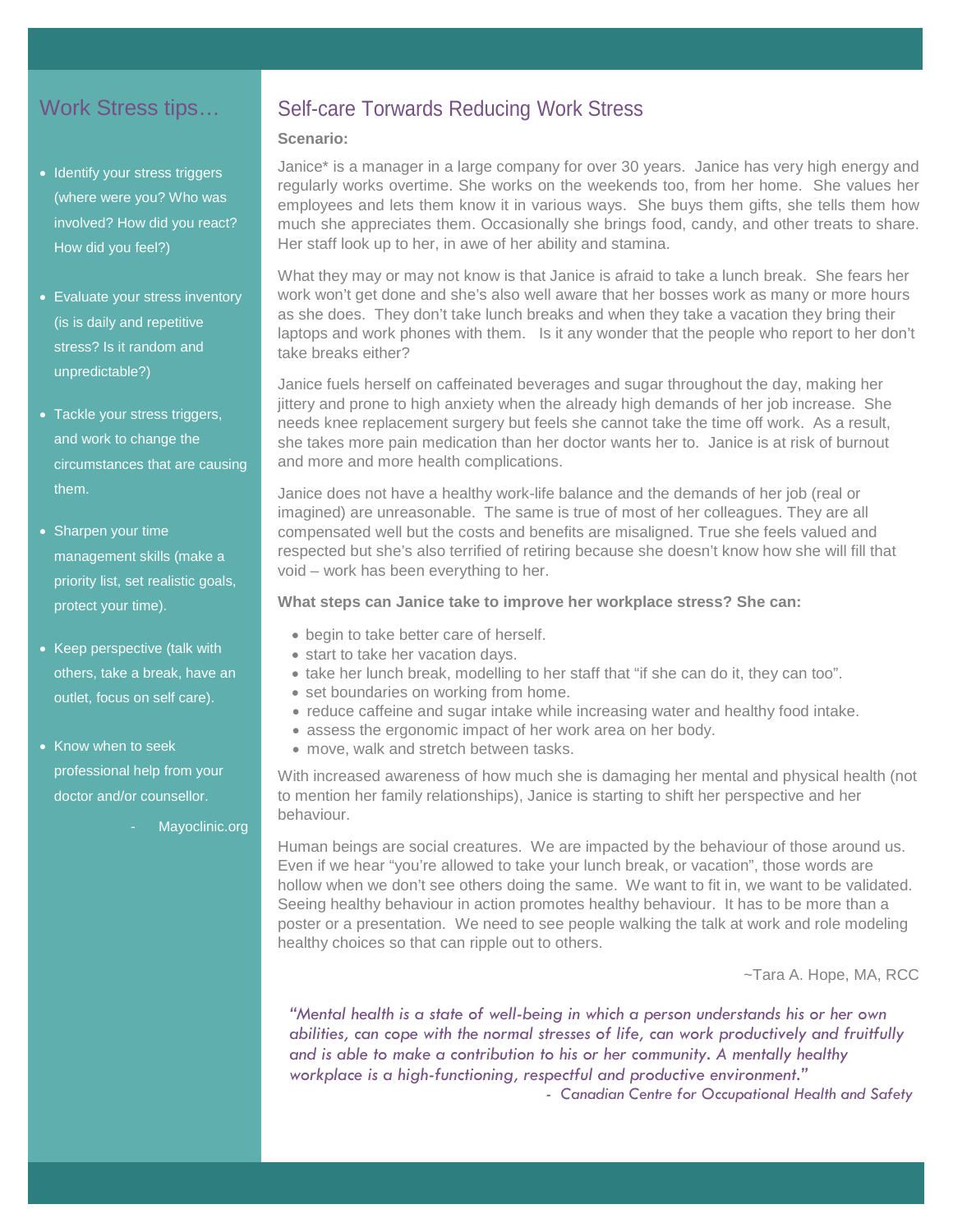

## High Work Engagement & Work Stress

**High work engagement** refers to viewing one's job as very important, taking one's job seriously, and applying a great degree of effort toward the successful execution of one's job. Being highly engaged with work is often touted as an ideal way for workers to be on the job and as the best approach for achieving career success and satisfaction. Indeed, being highly engaged with work *can* lead to career success and satisfaction. However, if other work-related factors are not present, then high work engagement can also be related to serious mental health challenges.

**Work stress** refers to an experience of mental disturbance that directly stems from one's work life, which can include workplace environment, roles and duties, interpersonal relationships, compensation, job security and perceptions of personal competency and value. There are many possible symptoms of work stress, but some common ones include feelings of exhaustion, depression, anxiety, irritability, and/or low motivation.

No one is immune to work stress, including those who are highly engaged with their work. In fact, being highly engaged with work *can* contribute to experiences of higher work stress. For instance, working long hours (such as extensive over-time or work-related travel), or working variable hours (such as being on call or working rotating shifts), are issues related to high work engagement that are also linked to high work stress. In addition, the interference of work with personal life is also a leading factor in the development of high work stress. This often involves working "off the clock," such as taking work-related phone-calls and replying to work-related emails when no longer technically at work.

Highly engaged workers also tend to perceive themselves as at greater risk of liability than their less engaged counterparts. Workers who perceive the consequences of their actions as greatly impacting workplace outcomes are found to experience a higher degree of work-related pressure and, therefore, more work stress. In general terms, high work stress is felt when workers perceive their performance as poor and also as having serious consequences on their co-workers, the workplace environment, and/or company profits.

Managers and supervisors can also be at increased risk of high stress due to the inherent sense of responsibility and high engagement that comes with those types of positions. As discussed previously, issues such as working extensive over-time, work-related travel, and working "off the clock" tend to lead to increased stress, and each of these issues can be present in managerial and supervisory positions.

Cont'd on next page



### Online Resources

For more tips and information on stress in the workplace:

[https://www.ccohs.ca/oshans](https://www.ccohs.ca/oshanswers/psychosocial/stress.html) [wers/psychosocial/stress.html](https://www.ccohs.ca/oshanswers/psychosocial/stress.html)

https://www.workplacestrategi esformentalhealth.com/

[https://www.helpguide.org/arti](https://www.helpguide.org/articles/stress/stress-in-the-workplace.htm/) [cles/stress/stress-in-the](https://www.helpguide.org/articles/stress/stress-in-the-workplace.htm/)[workplace.htm/](https://www.helpguide.org/articles/stress/stress-in-the-workplace.htm/)

https://www.mayoclinic.org/he althy-lifestyle/stressmanagement/in-depth/copingwith-stress/art-20048369

https://www.verywellmind.com /how-to-deal-with-stress-atwork-3145273

[https://www.headsup.org.au/h](https://www.headsup.org.au/healthy-workplaces/workplace-stressors) [ealthy-workplaces/workplace](https://www.headsup.org.au/healthy-workplaces/workplace-stressors)[stressors](https://www.headsup.org.au/healthy-workplaces/workplace-stressors)

https://www.mentalhealthcom mission.ca/sites/default/files/ Workforce\_Employers\_Guide \_ENG\_1.pdf